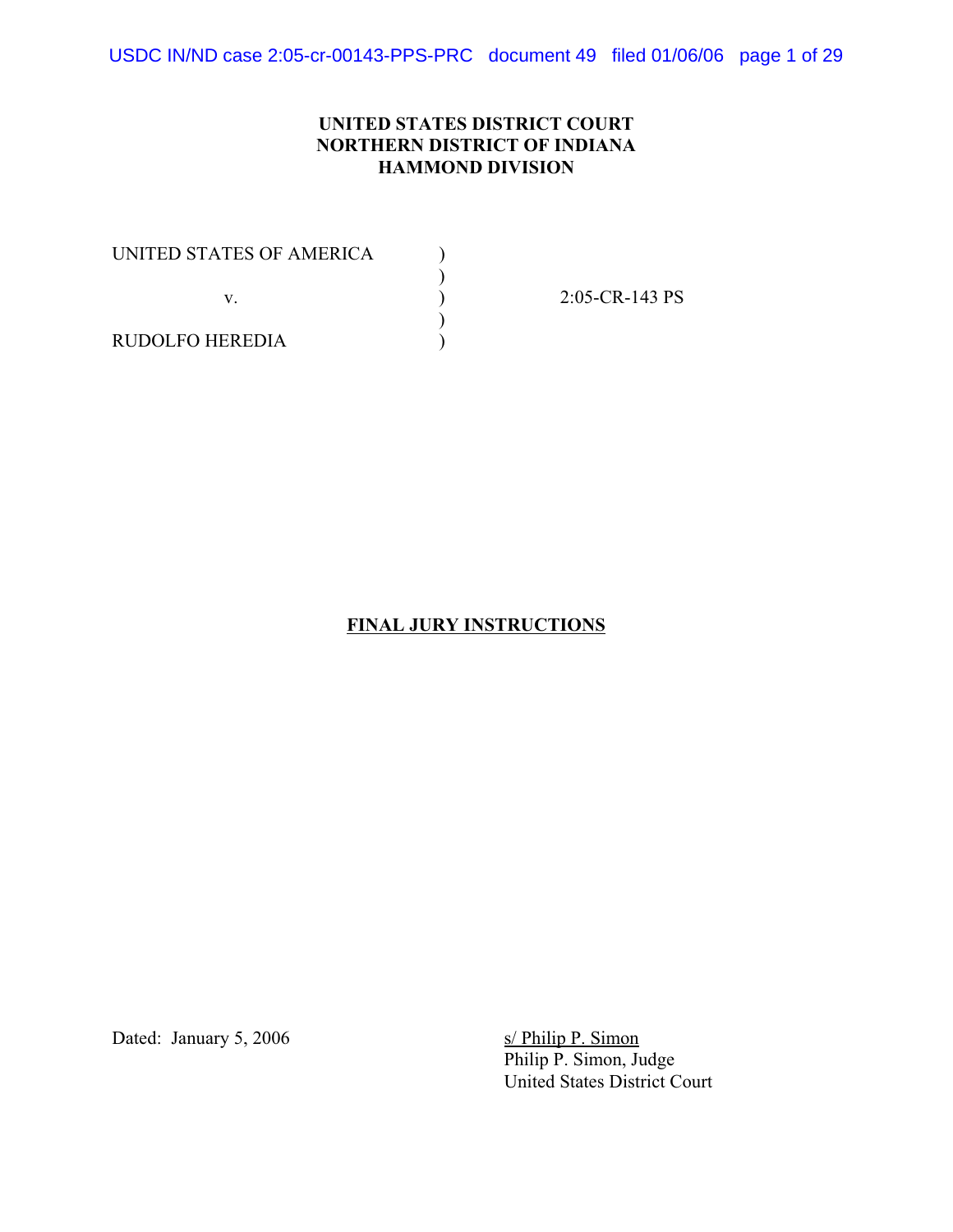Members of the jury, you have seen and heard all the evidence and the arguments of the attorneys. Now I will instruct you on the law.

You have two duties as a jury. Your first duty is to decide the facts from the evidence in the case. This is your job, and yours alone.

Your second duty is to apply the law that I give you to the facts. You must follow these instructions, even if you disagree with them. Each of the instructions is important, and you must follow all of them.

Perform these duties fairly and impartially. Do not allow sympathy, prejudice, fear, or public opinion to influence you. You should not be influenced by any person's race, color, religion, national ancestry, or sex.

Nothing I say now, and nothing I said or did during the trial, is meant to indicate any opinion on my part about what the facts are or about what your verdict should be.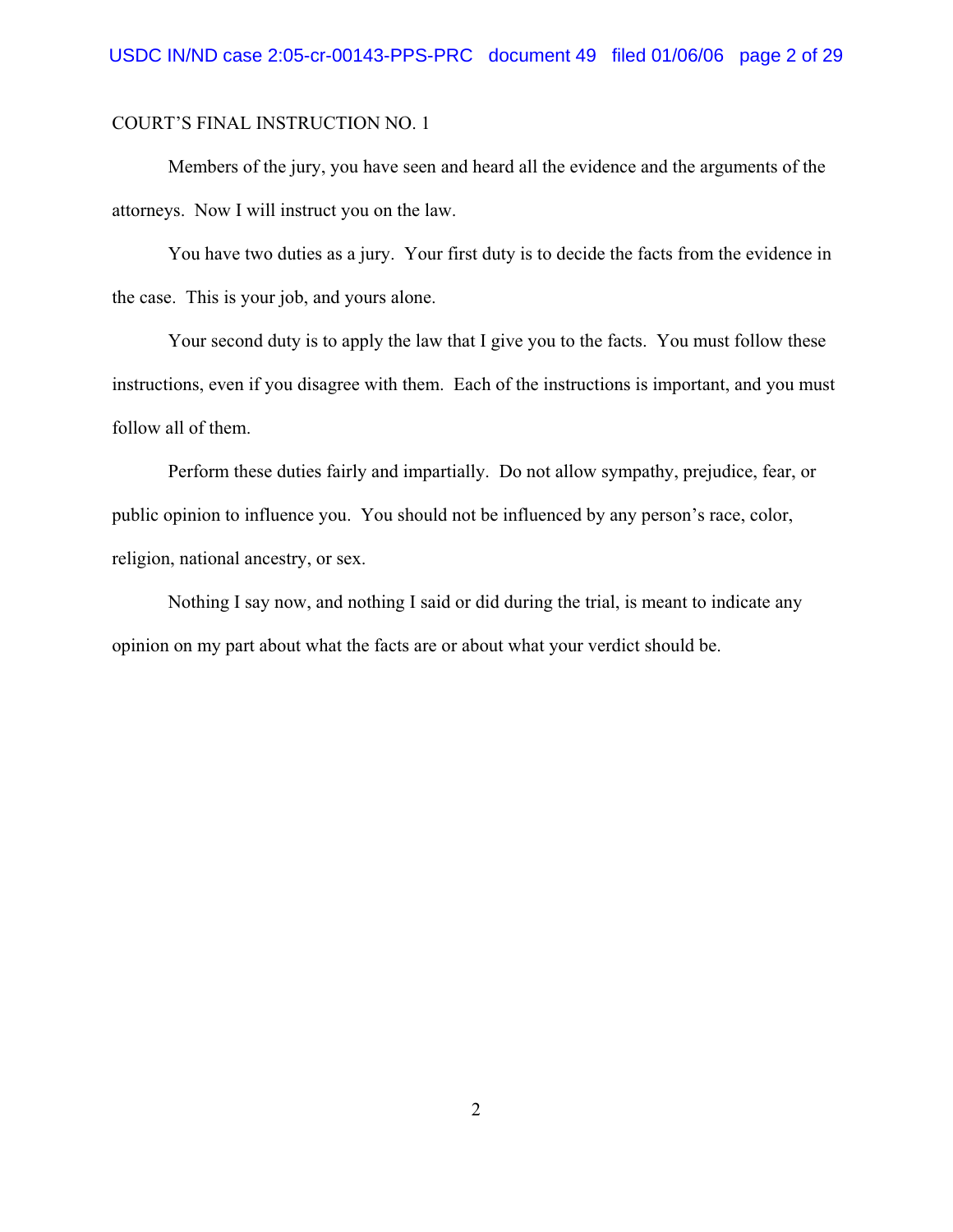The evidence consists of the testimony of the witnesses and the exhibits admitted in evidence.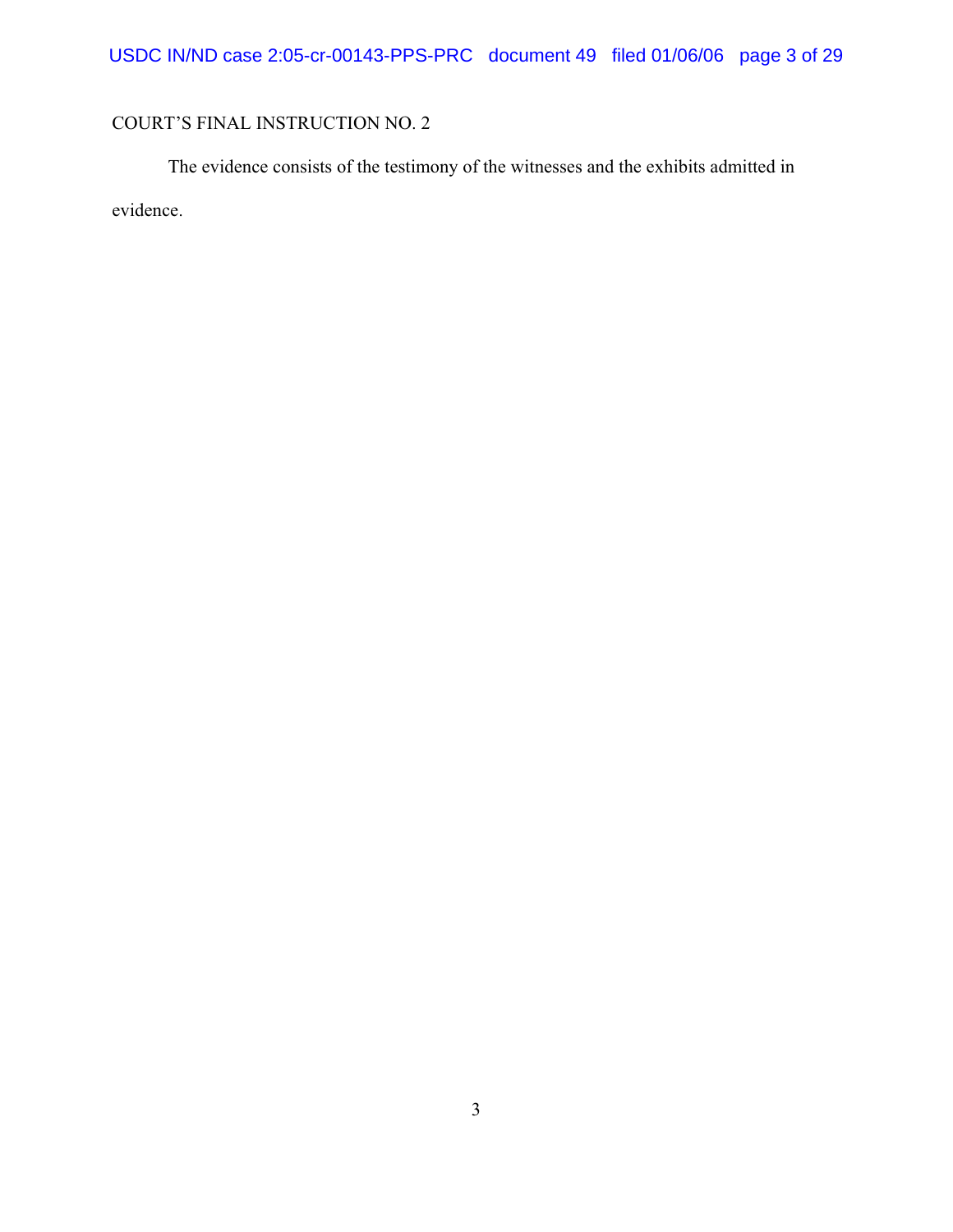You are to decide whether the testimony of each of the witnesses is truthful and accurate, in part, in whole, or not at all, as well as what weight, if any, you give to the testimony of each witness. In evaluating the testimony of any witness, you may consider, among other things:

- the witness's intelligence;

- the ability and opportunity the witness had to see, hear, or know the things that the witness testified about;

- the witness's memory;

- any interest, bias, or prejudice the witness may have;

- the manner of the witness while testifying; and

- the reasonableness of the witness's testimony in light of all the evidence in the case.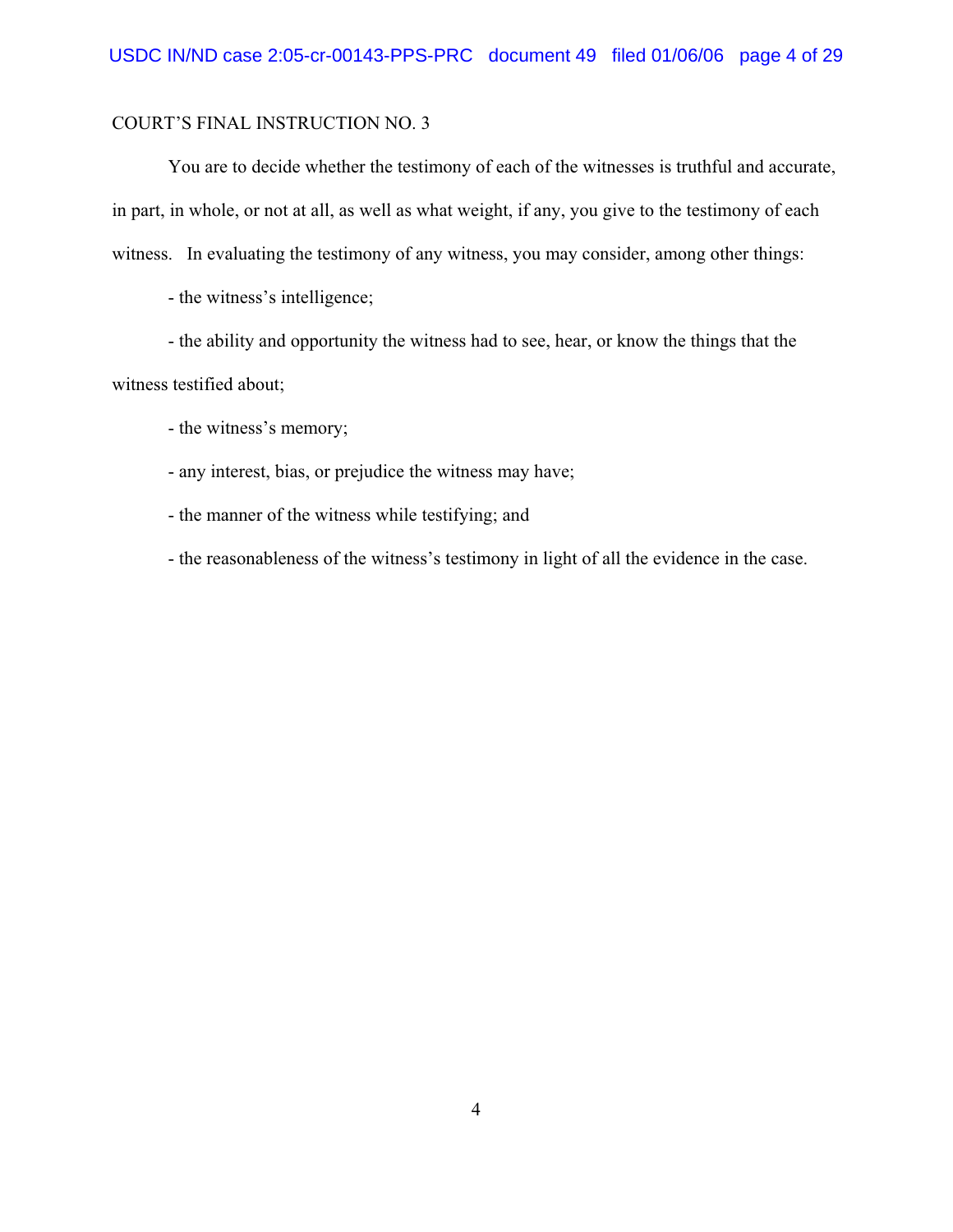You should use common sense in weighing the evidence and consider the evidence in light of your own observations in life.

In our lives, we often look at one fact and conclude from it that another fact exists. In law we call this "inference." A jury is allowed to make reasonable inferences. Any inferences you make must be reasonable and must be based on the evidence in the case.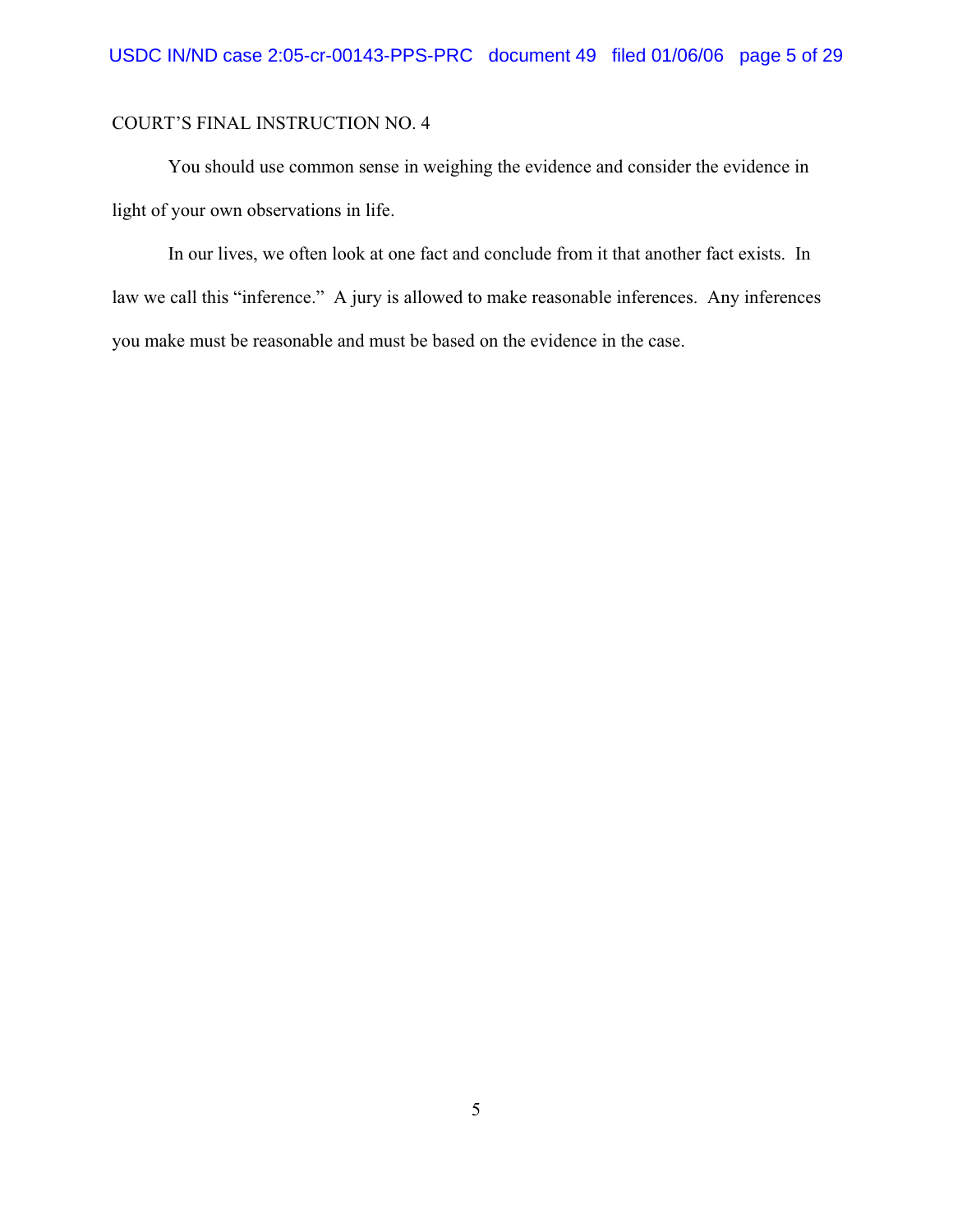Some of you have heard the phrases "circumstantial evidence" and "direct evidence." Direct evidence is the testimony of someone who claims to have personal knowledge of the commission of the crime which has been charged, such as an eyewitness. Circumstantial evidence is the proof of a series of facts which tend to show whether the defendant is guilty or not guilty. The law makes no distinction between the weight to be given either direct or circumstantial evidence. You should decide how much weight to give to any evidence. All the evidence in the case, including the circumstantial evidence, should be considered by you in reaching your verdict.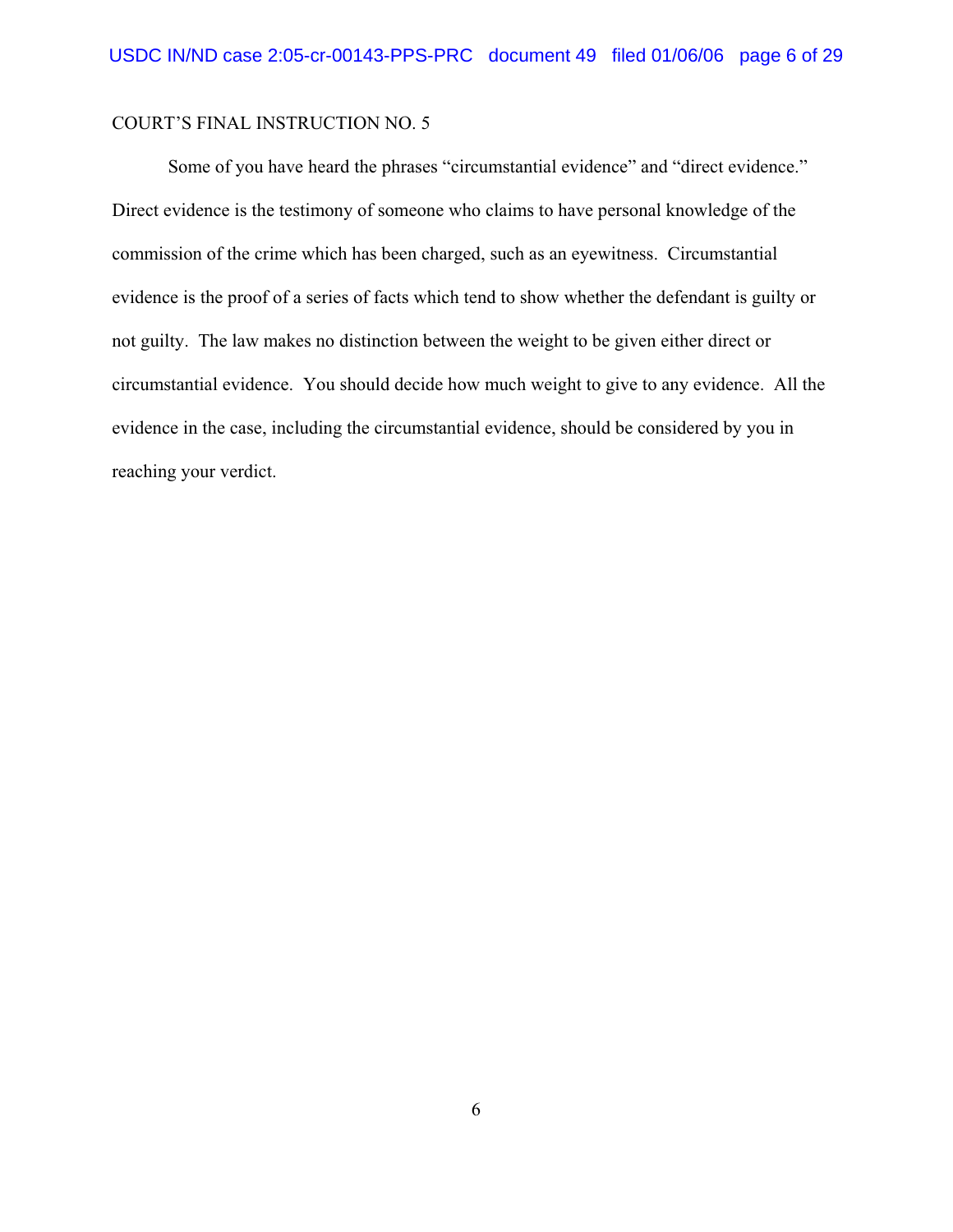Certain things are not evidence. I will list them for you:

First, testimony that I struck from the record, or that I told you to disregard, is not evidence and must not be considered.

Second, anything that you may have seen or heard outside the courtroom is not evidence and must be entirely disregarded. This includes any press, radio, or television reports you may have seen or heard. Such reports are not evidence and your verdict must not be influenced in any way by such publicity.

Third, questions and objections by the lawyers are not evidence. Attorneys have a duty to object when they believe a question is improper. You should not be influenced by any objection or by my ruling on it.

Fourth, the lawyers' statements to you are not evidence. The purpose of these statements is to discuss the issues and the evidence. If the evidence as you remember it differs from what the lawyers said, your memory is what counts.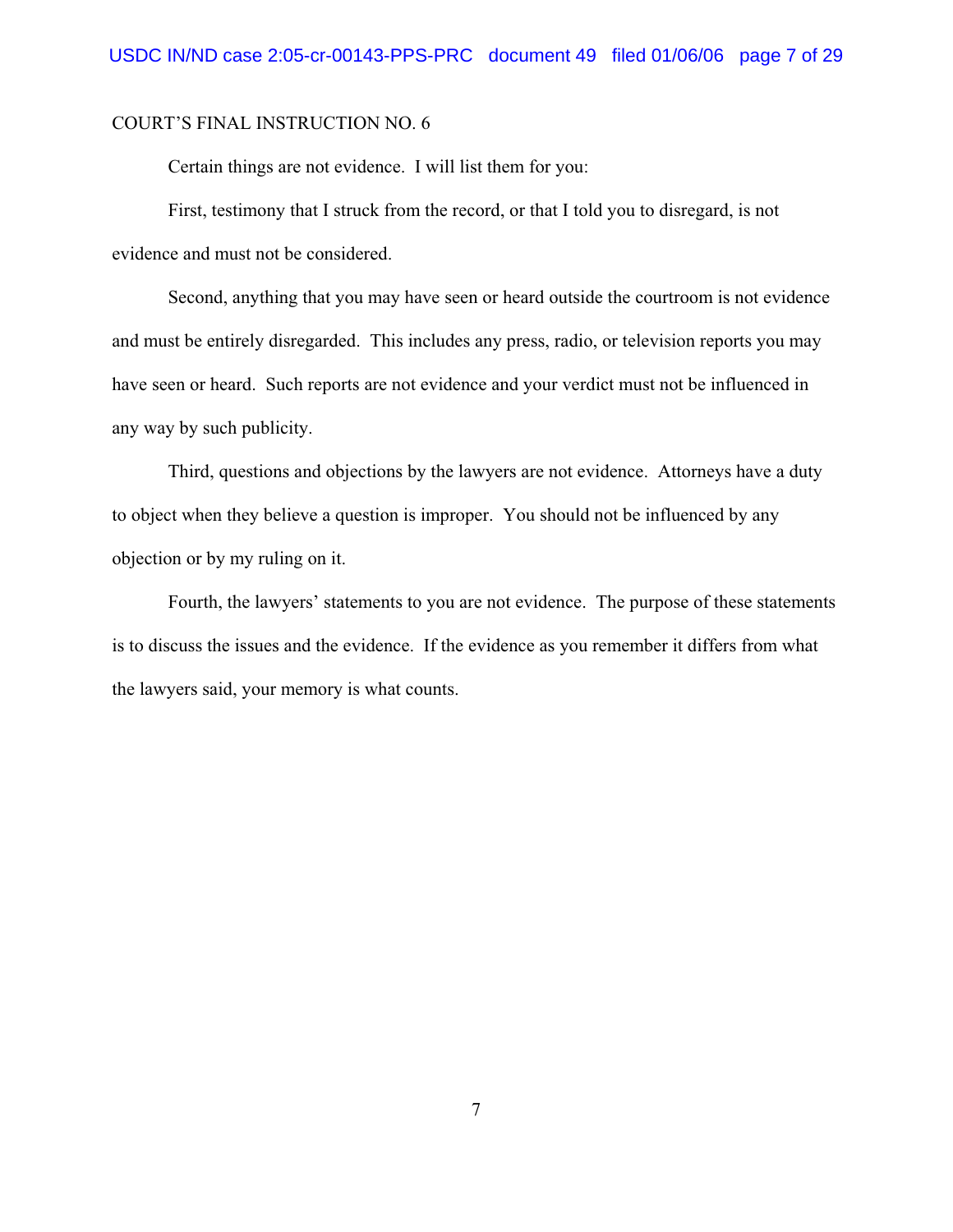It is proper for an attorney to interview any witness in preparation for trial.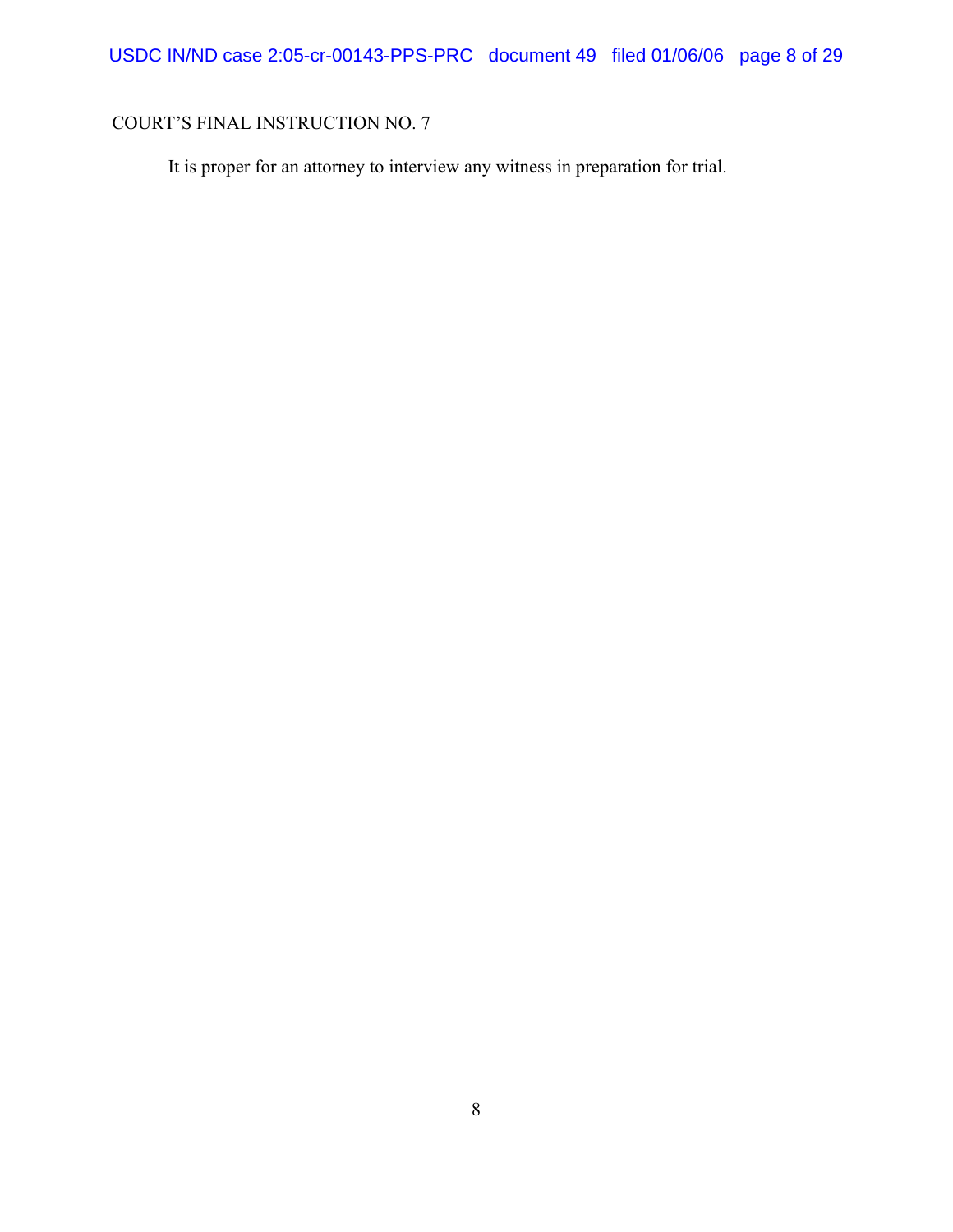You may find the testimony of one witness or a few witnesses more persuasive than the testimony of a larger number. You need not accept the testimony of the larger number of witnesses.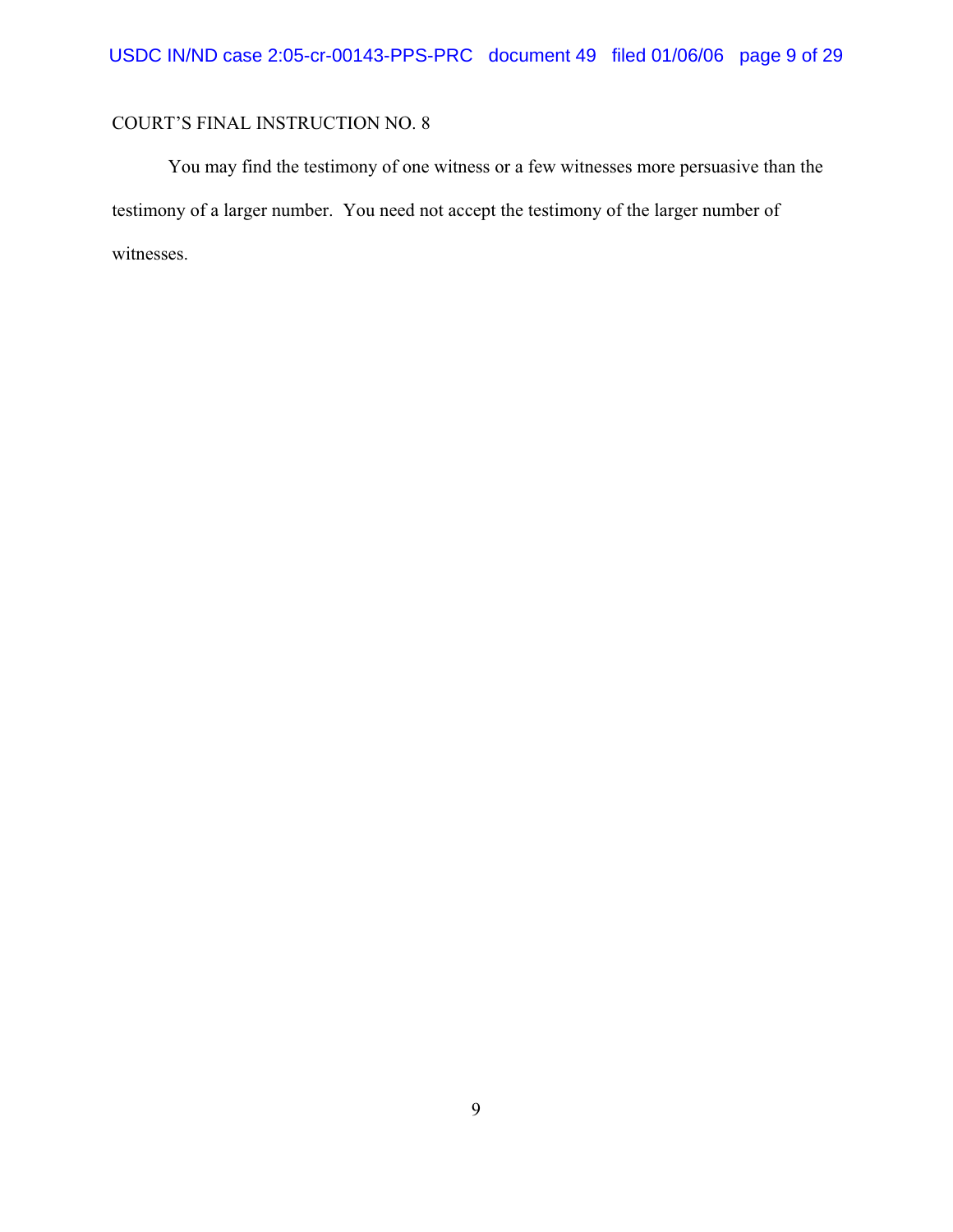The superseding indictment in this case is the formal method of accusing the defendant of an offense and placing the defendant on trial. It is not evidence against the defendant and does not create any inference of guilt.

The defendant is charged with the offenses of Interstate Domestic Violence and Interstate Stalking. The defendant has pleaded not guilty to the charges.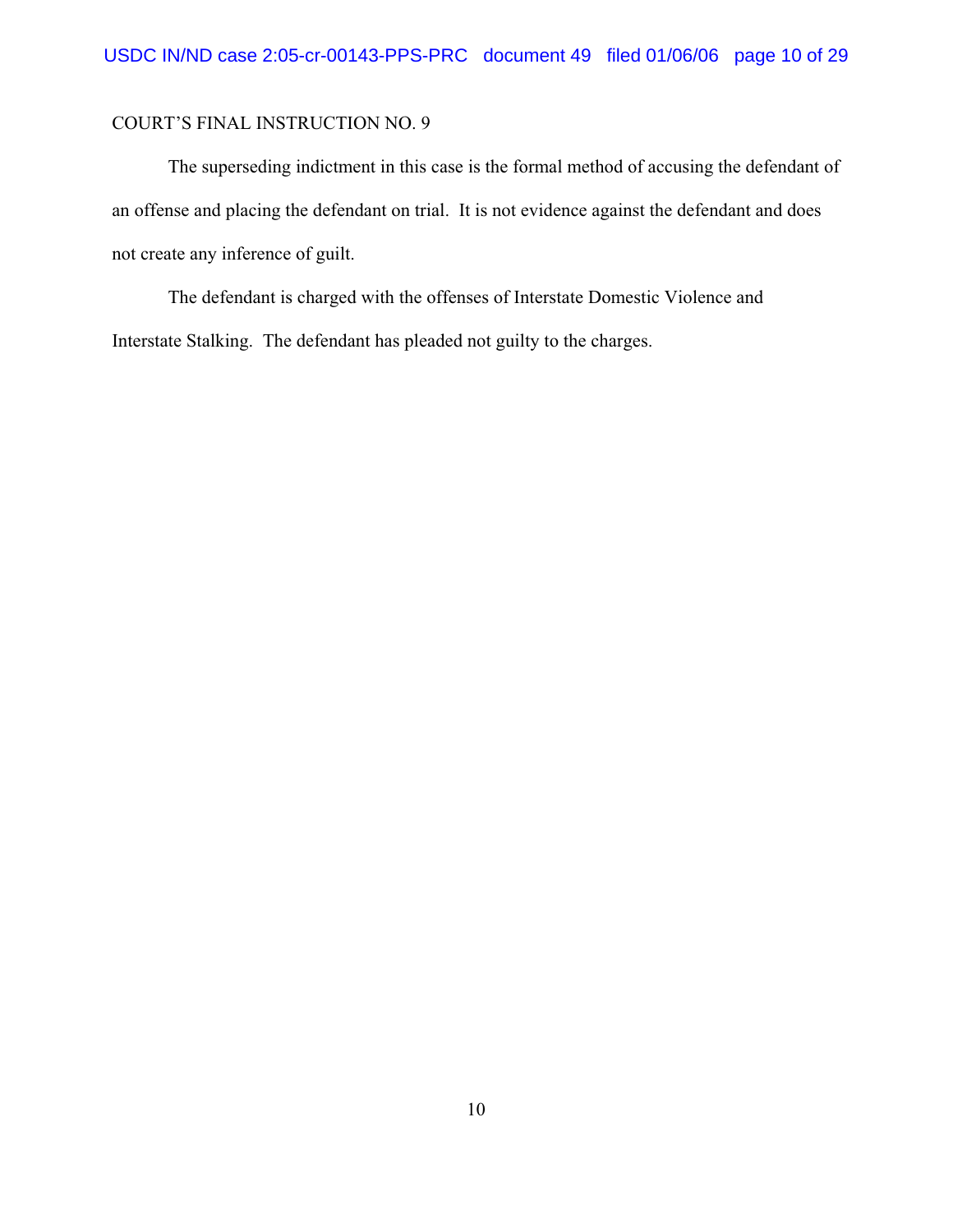The defendant is presumed to be innocent of the charge. This presumption continues during every stage of the trial and your deliberations on the verdict. It is not overcome unless from all the evidence in the case you are convinced beyond a reasonable doubt that the defendant is guilty as charged. The government has the burden of proving the guilt of the defendant beyond a reasonable doubt. This burden of proof stays with the government throughout the case. The defendant is never required to prove his innocence or to produce any evidence at all.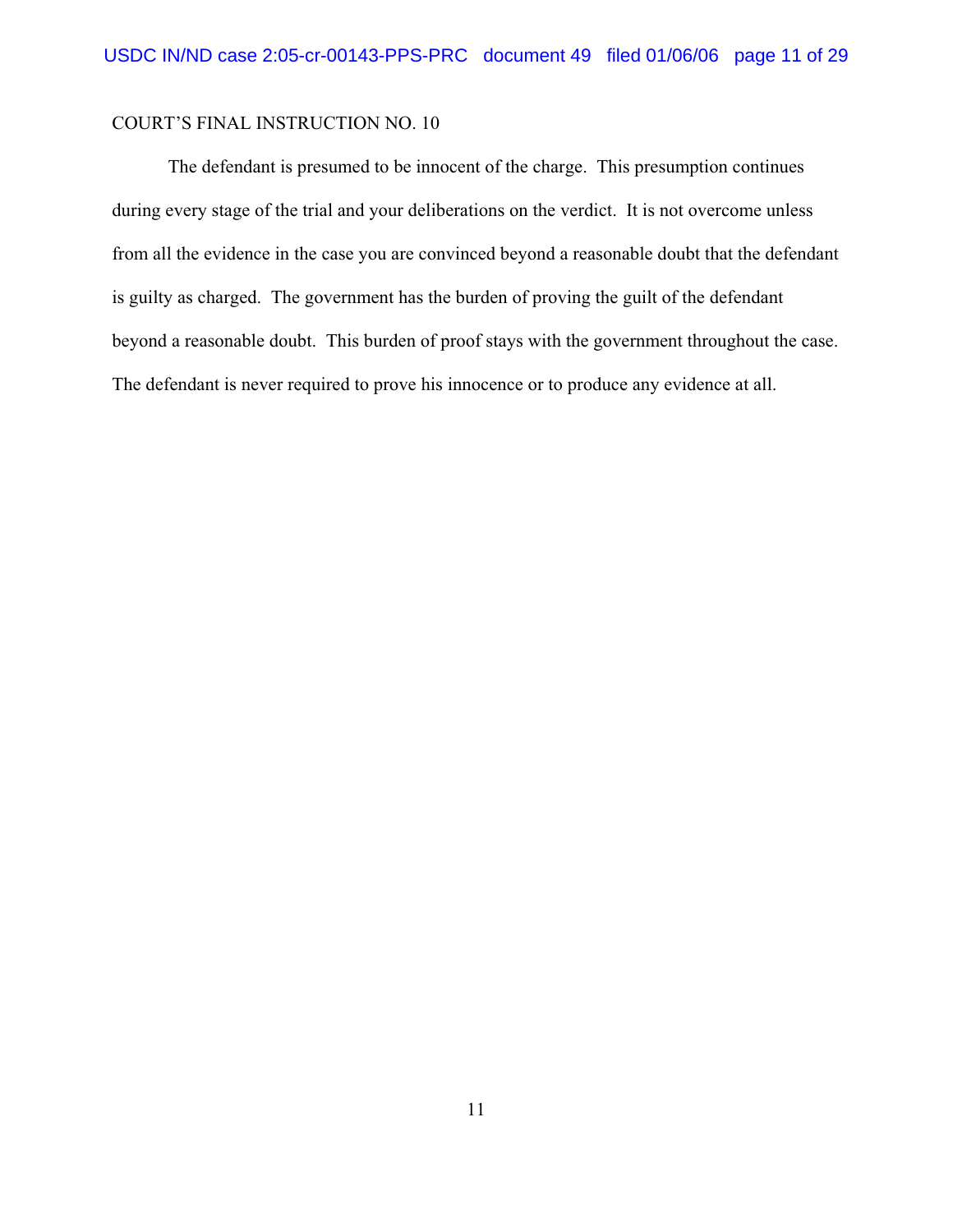The defendant has an absolute right not to testify. The fact that the defendant did not testify should not be considered by you in any way in arriving at your verdict.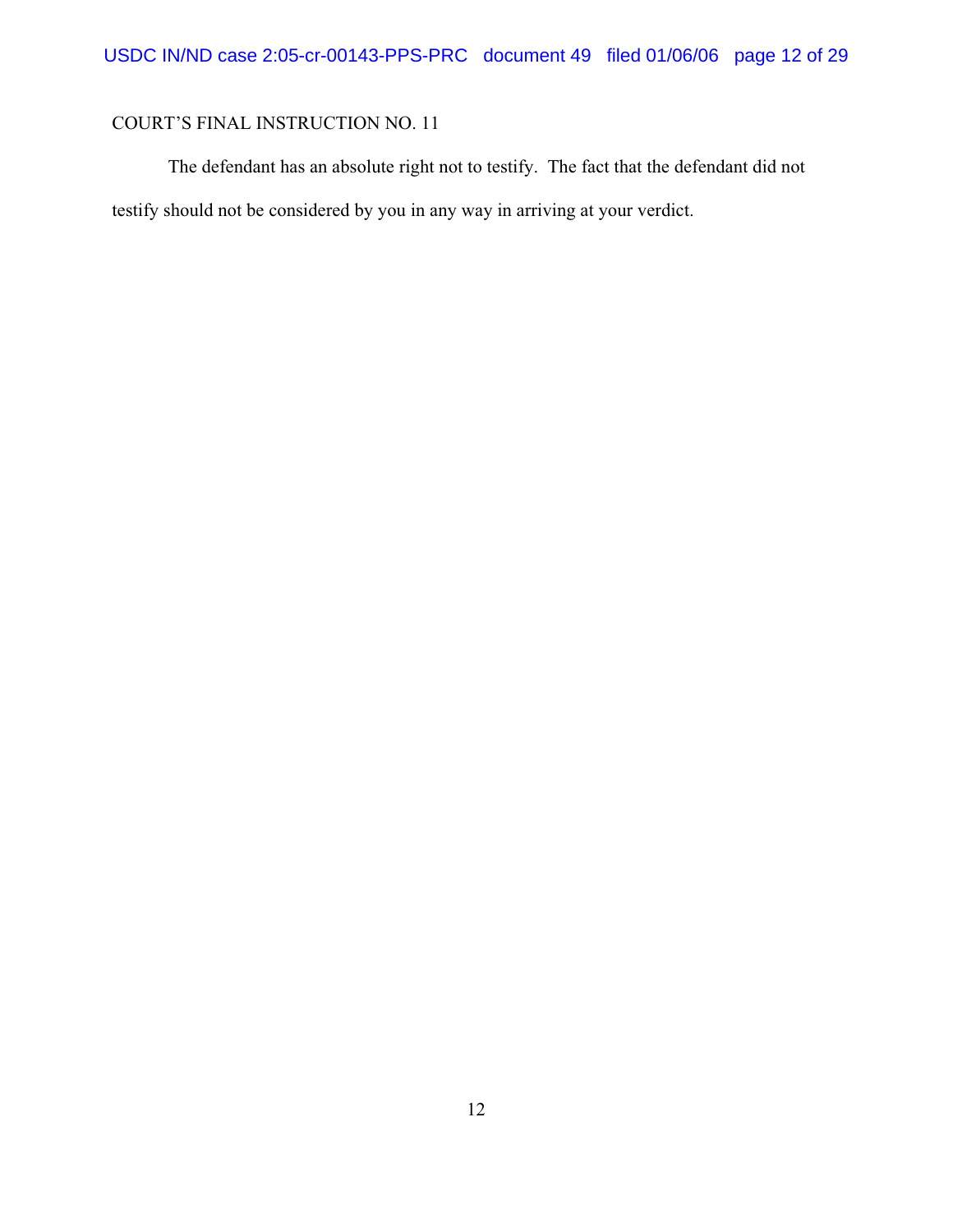You have received evidence of statements said to have been made by the defendant. You must decide whether the defendant did in fact make the statements. If you find that the defendant did make the statements, then you must decide what weight, if any, you feel the statements deserve. In making this decision, you should consider all matters in evidence having to do with the statements, including those concerning the defendant himself and the circumstances under which the statements were made.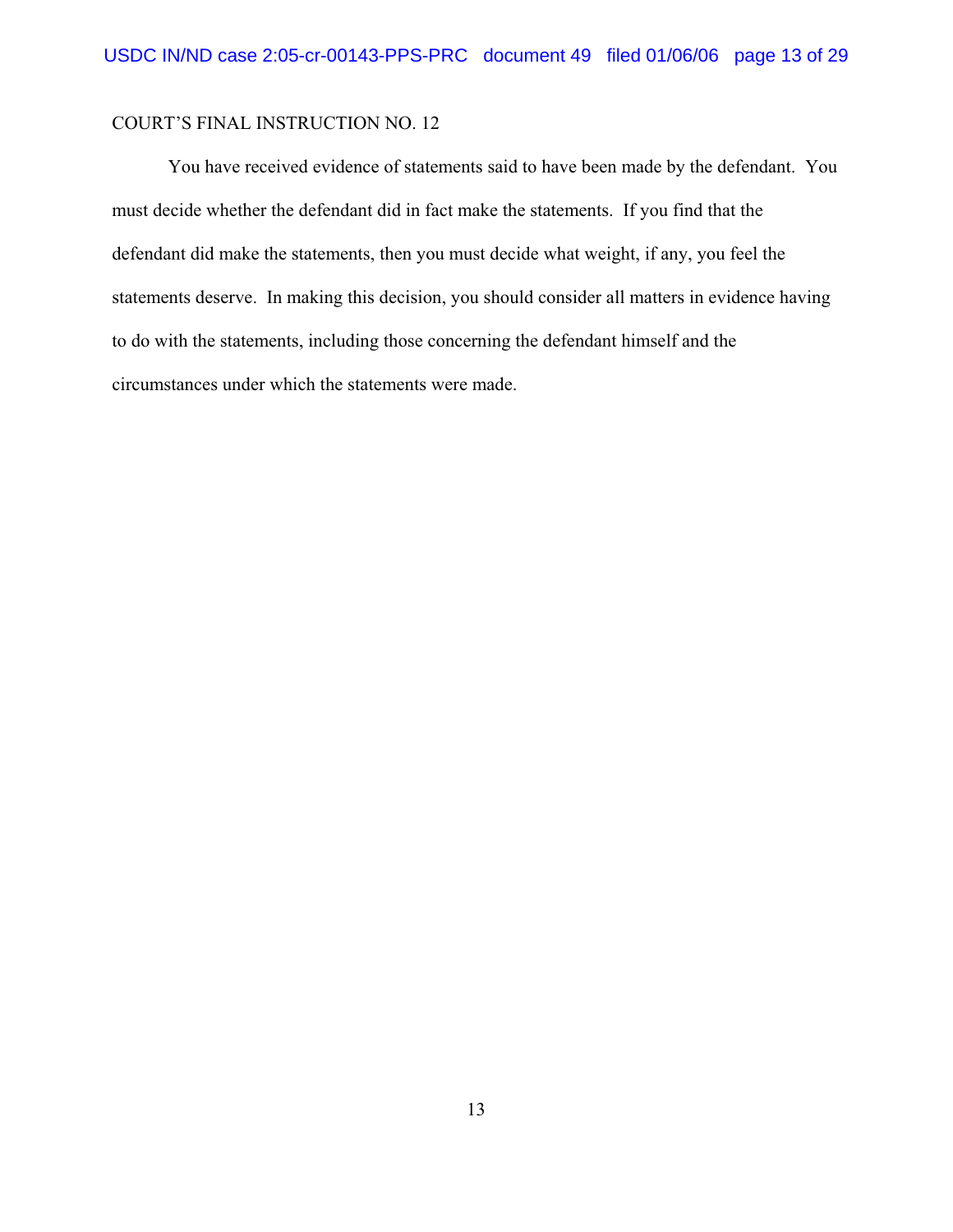You have heard evidence of acts of the defendant other than those charged in the indictment. You may consider this evidence only on the question of the state of mind of the victim in this case. You should consider this evidence only for this limited purpose.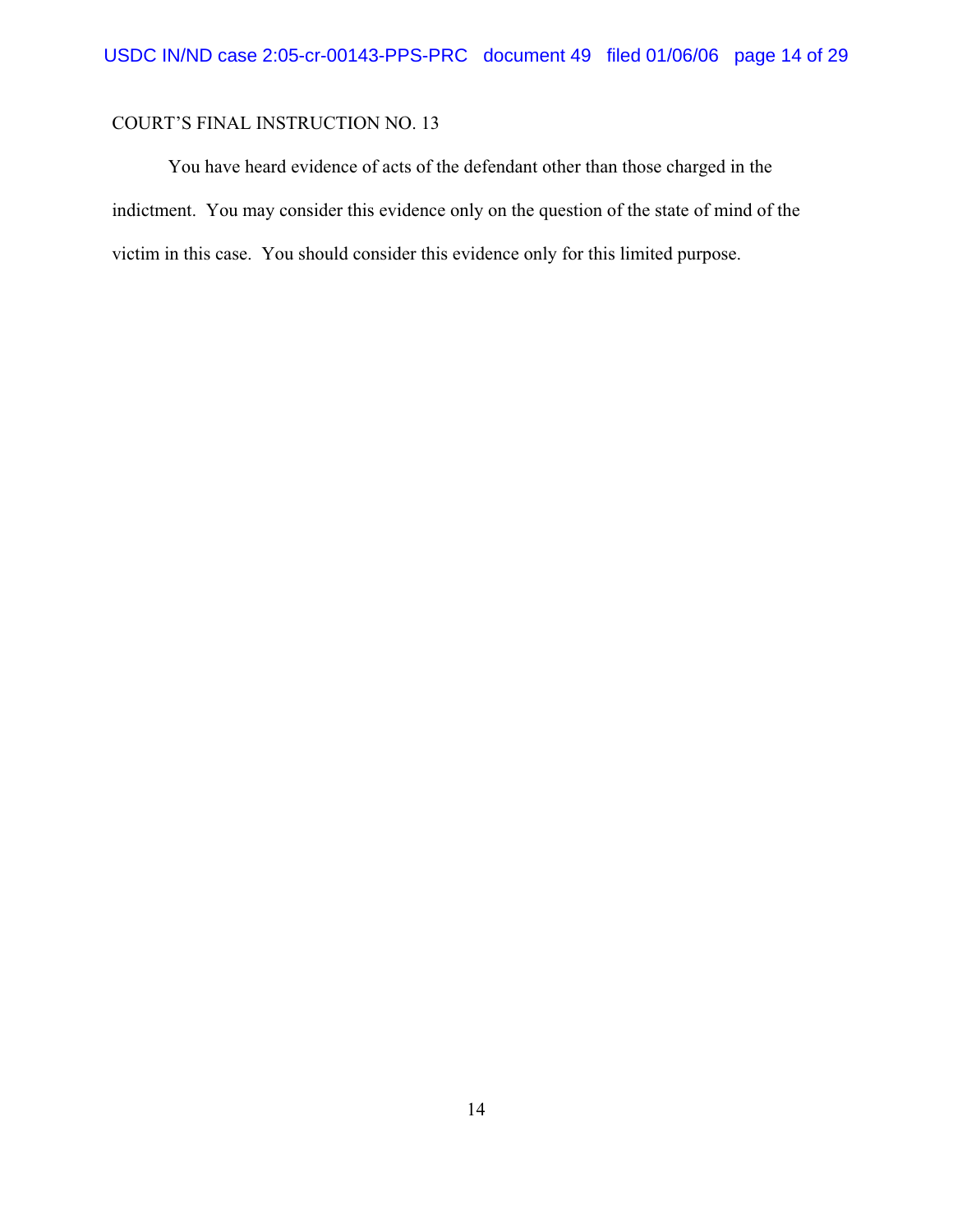The defendant is charged in Count One of the superseding indictment with a violation of Title 18 United States Code Section 2261, Interstate Domestic Violence. Title 18 United States Code Section 2261 states:

A person who travels in interstate commerce with the intent to kill, injure, harass, or intimidate a spouse or intimate partner, and who, in the course of or as a result of such travel, commits or attempts to commit a crime of violence against that spouse or intimate partner, violates this section.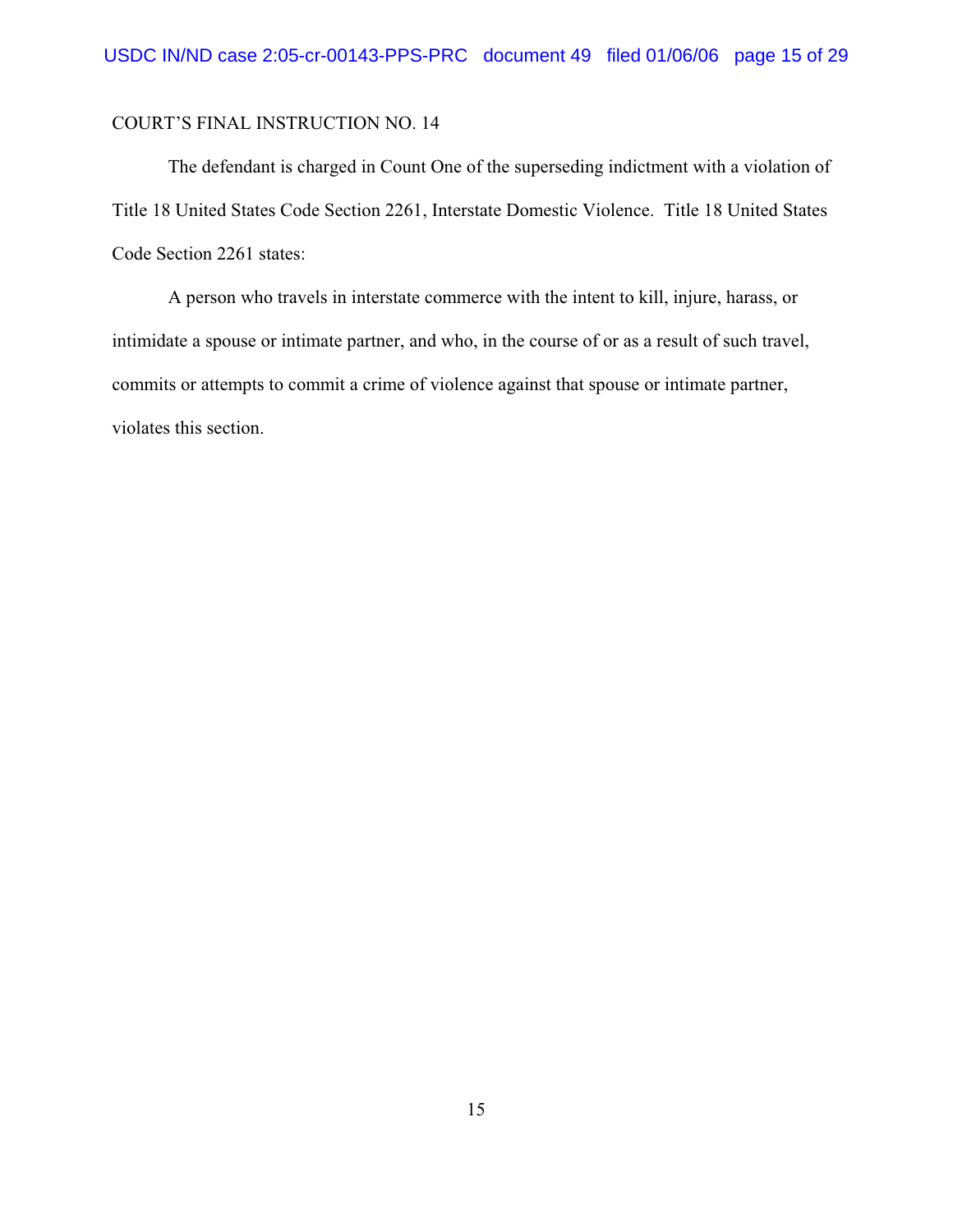To sustain the charge of Interstate Domestic Violence, the government must prove the following propositions:

First: that the defendant traveled interstate;

Second: with the intent to kill, injure, harass, or intimidate a spouse or intimate partner; and

Third: in the course of, or a result of such travel, committed a crime of violence against that spouse or intimate partner.

If you find from your consideration of all of the evidence that each of these propositions has been proved beyond a reasonable doubt, then you should find the defendant guilty of Count One.

If, on the other hand, you find from your consideration of all of the evidence that any of these propositions has not been proved beyond a reasonable doubt, then you should find the defendant not guilty of Count One.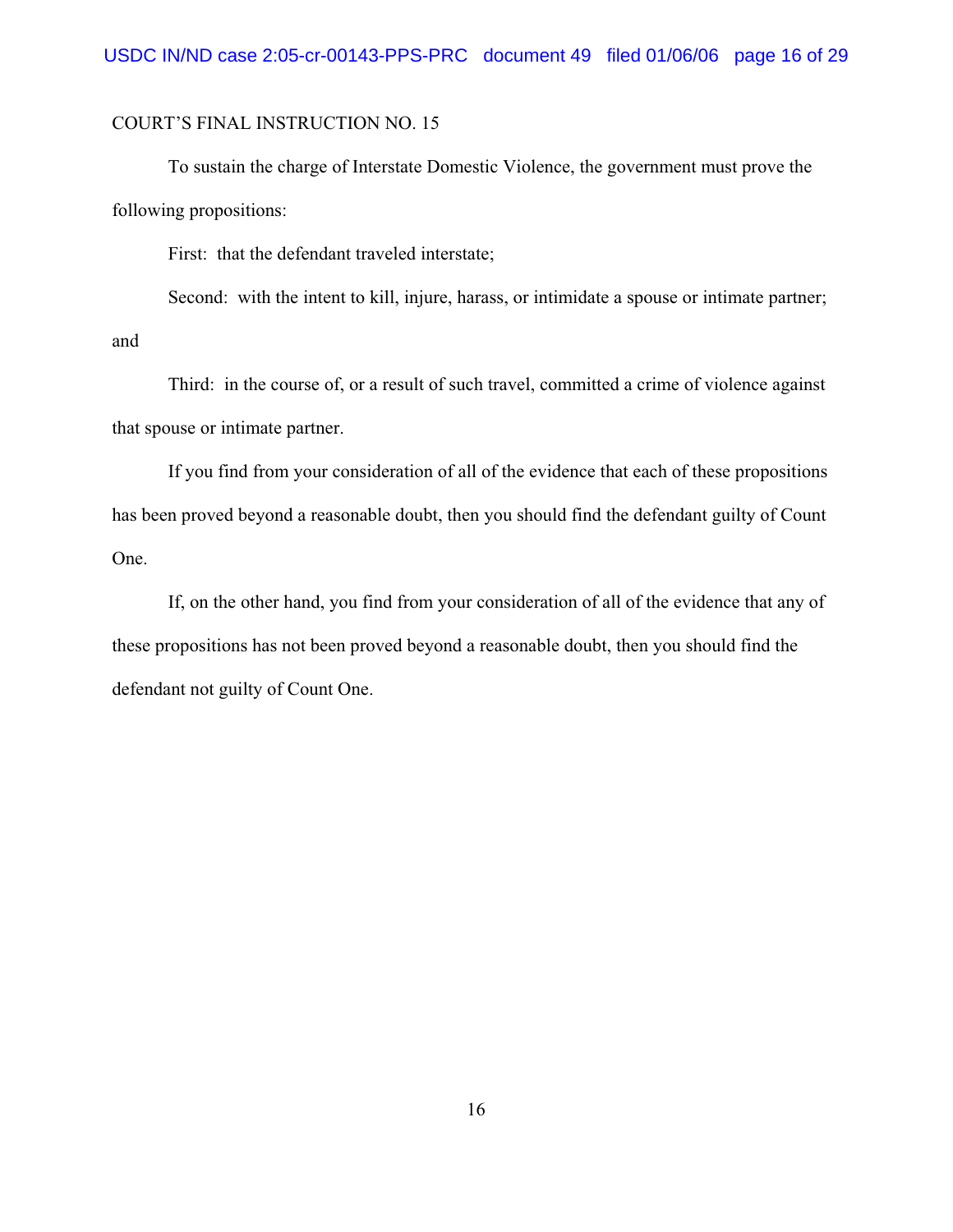The term "spouse or intimate partner" includes a person who shares a child in common with the alleged abuser, and a person who cohabits or has cohabited as a spouse with the alleged abuser.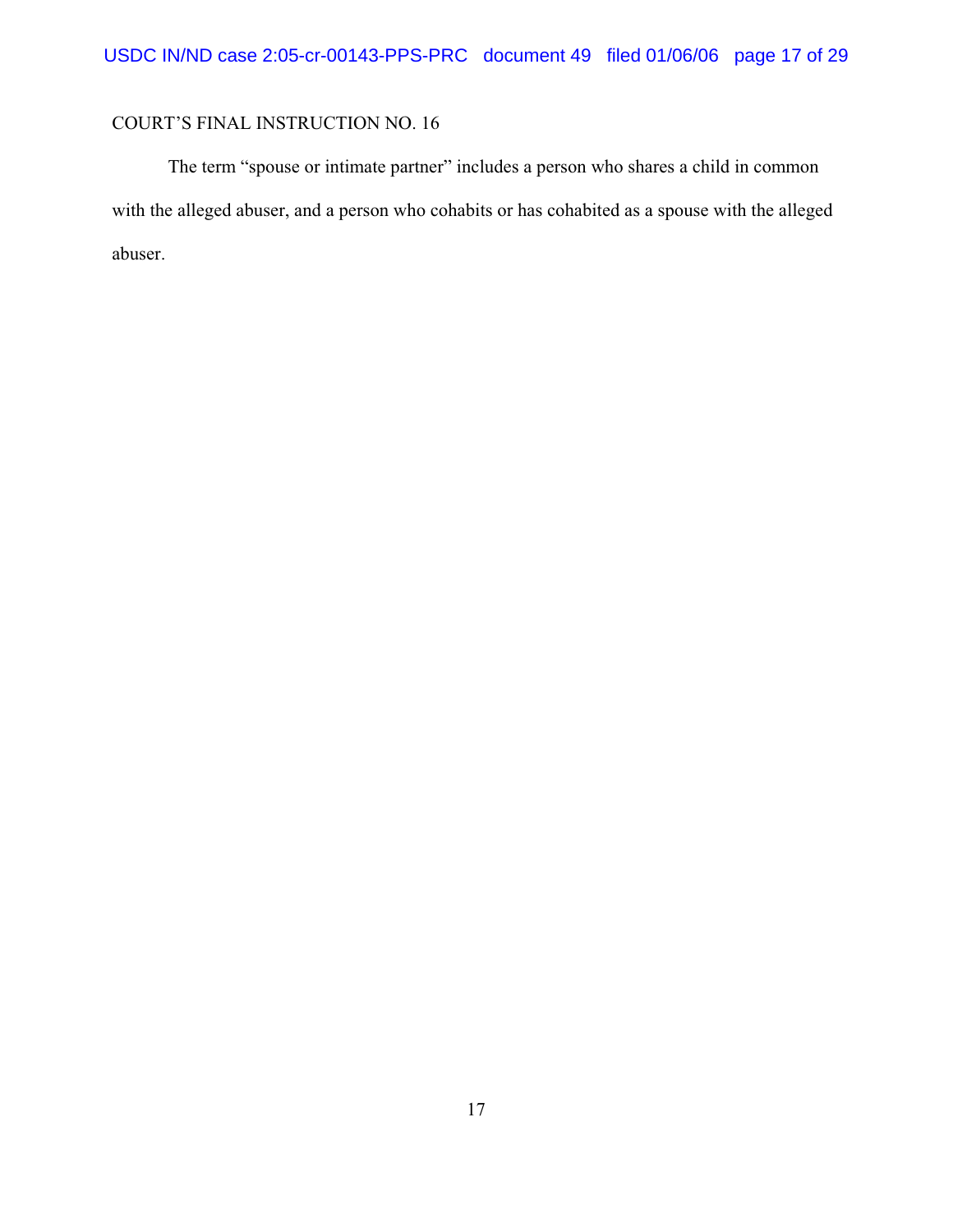The term "crime of violence" means:

(a) an offense that has as an element the use, attempted use, or threatened use of physical force against the person or property of another, or

(b) any other offense that is a felony and that, by its nature, involves a substantial risk that physical force against the person or property of another may be used in the course of committing the offense.

I instruct you as a matter of law that burglary of a residence is a crime of violence.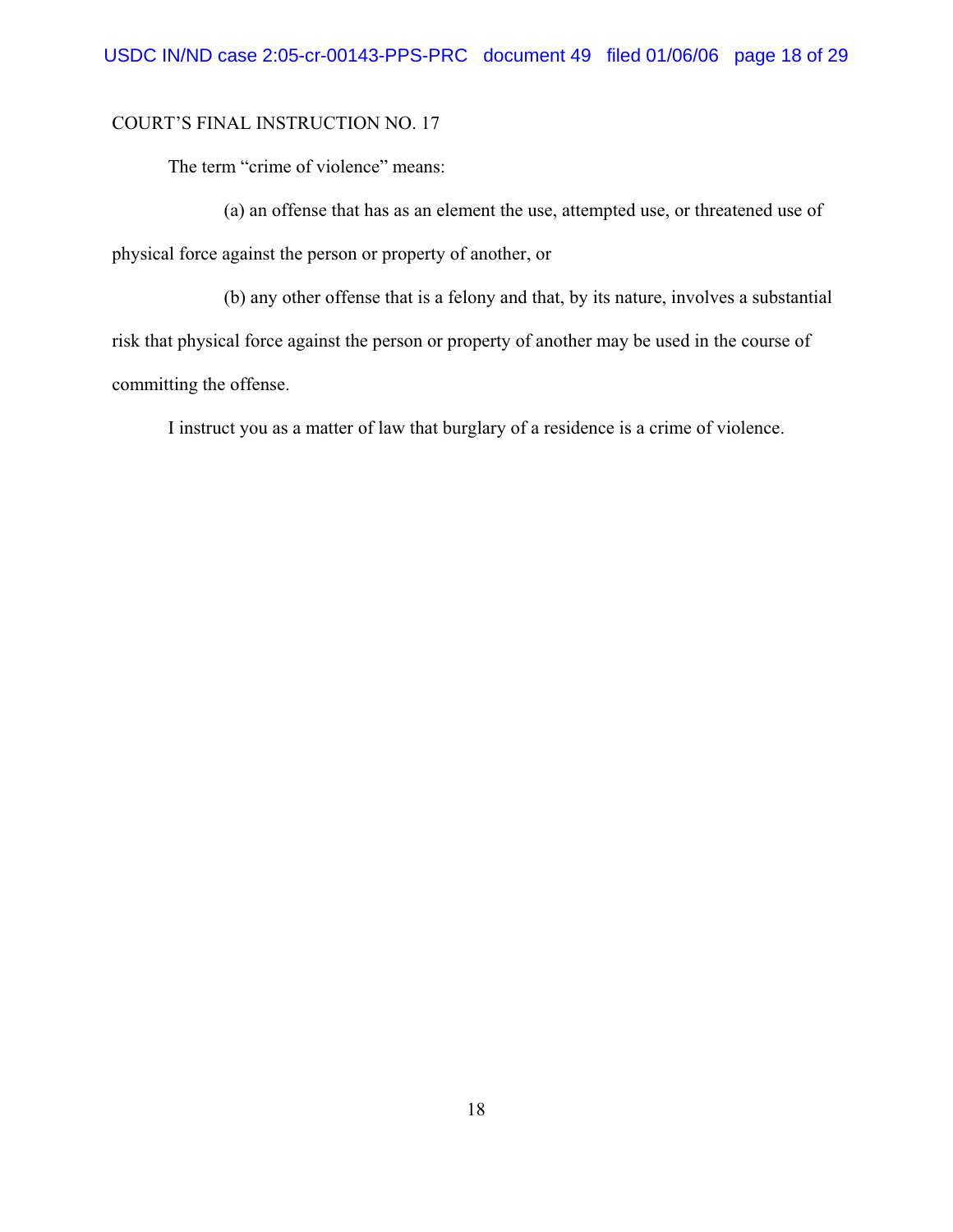Under Indiana law, a person commits burglary if he:

- 1) knowingly or intentionally breaks and enters;
- 2) the building or structure of another person;
- 3) with the intent to commit theft.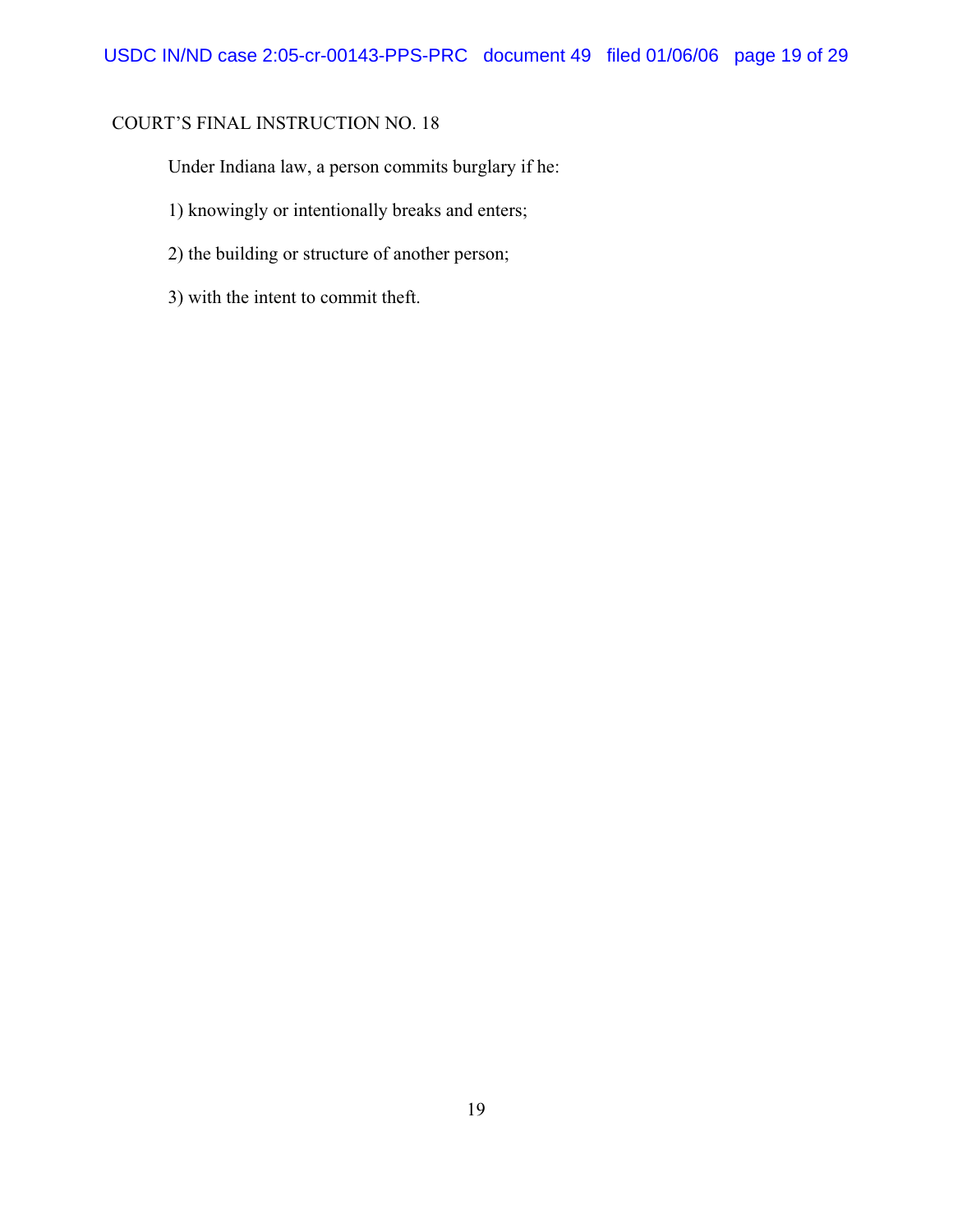A breaking is proved by showing that even slight force was used to gain unauthorized entry, including opening an unlocked door.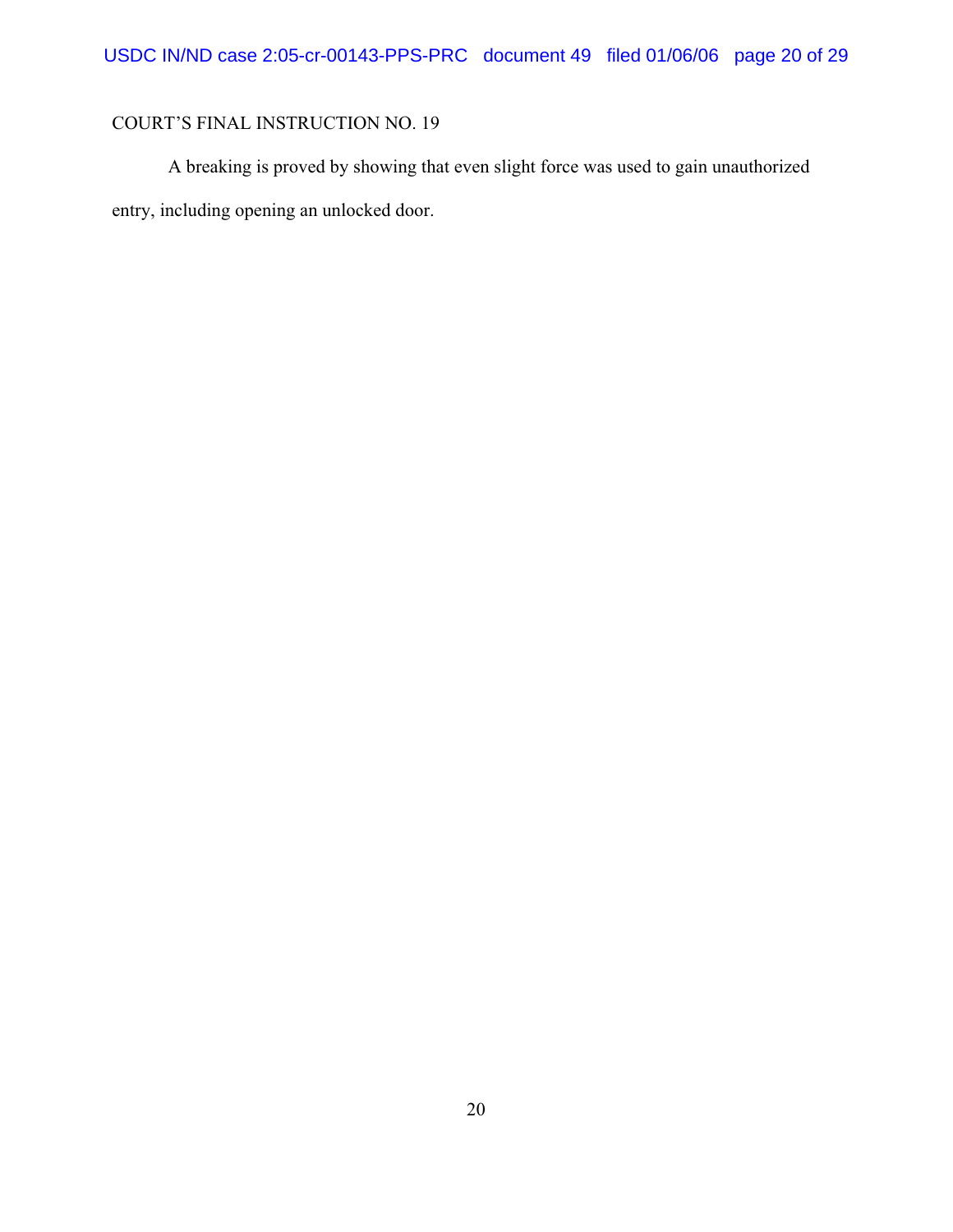Under Indiana law, a person commits theft if he:

- 1) knowingly or intentionally;
- 2) exerts unauthorized control over property of another person;
- 3) with intent to deprive the other person of any part of its value or use.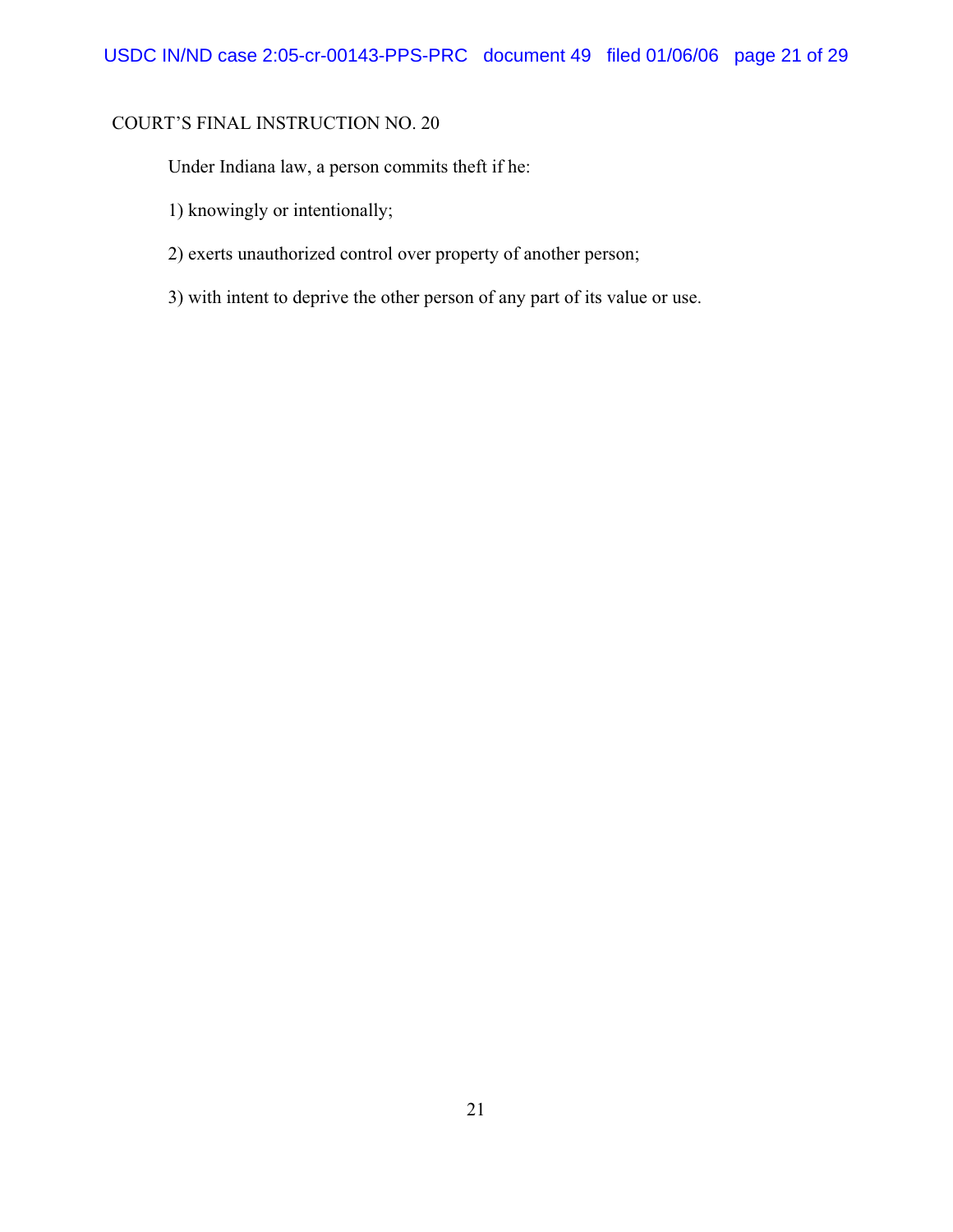When the word "knowingly" is used in these instructions, it means that the defendant realized what he was doing and was aware of the nature of his conduct, and did not act through ignorance, mistake or accident. Knowledge may be proved by the defendant's conduct, and by all the facts and circumstances surrounding the case.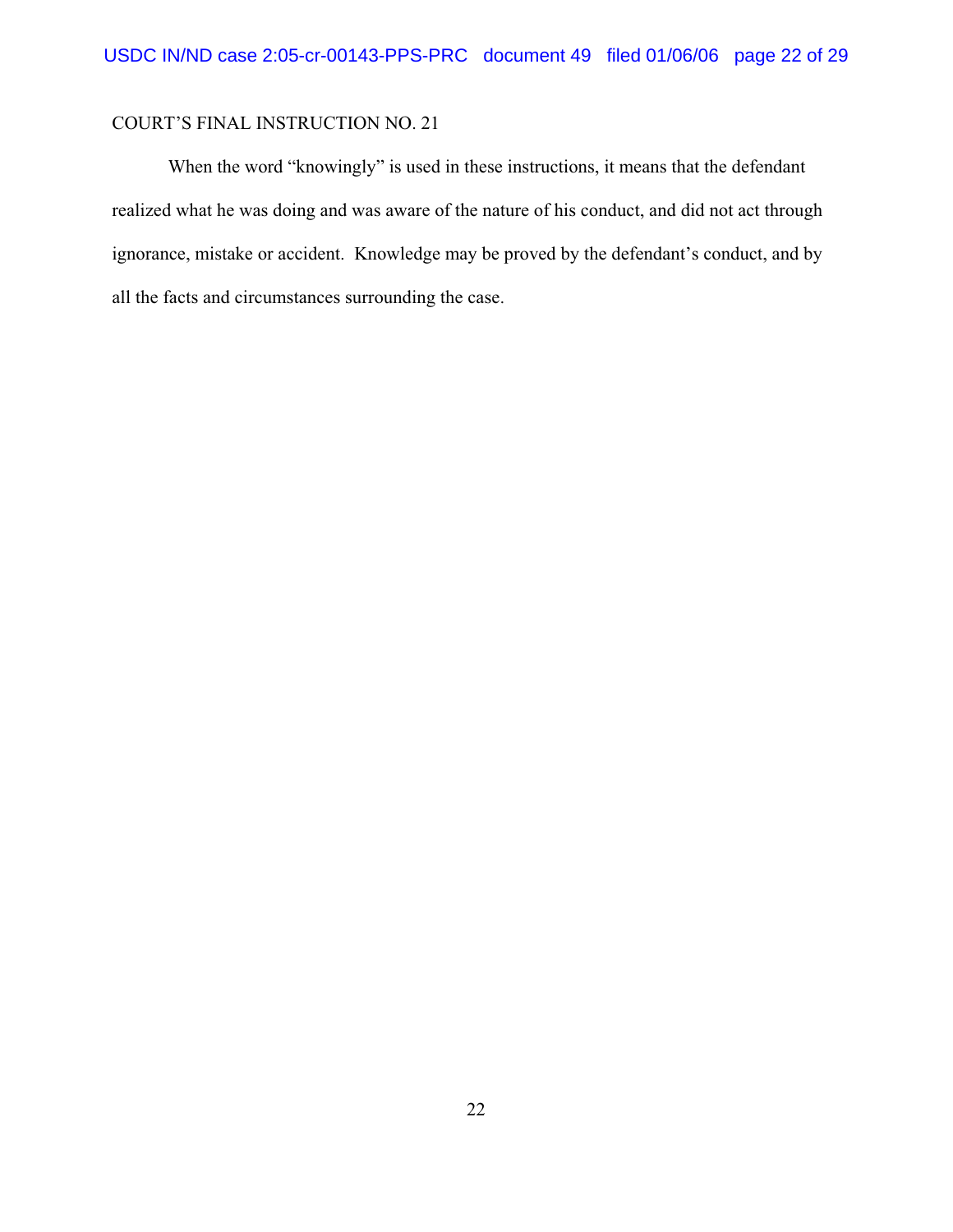The defendant is charged in Count Two of the superseding indictment with a violation of Title 18 United States Code Section 2261A, Interstate Stalking. Title 18 United States Code Section 2261A states:

Whoever travels in interstate commerce with the intent to kill, injure, harass, or intimidate another person, and in the course of, or as a result of such travel, places that person in reasonable fear of death of, or serious bodily injury to, that person violates this section.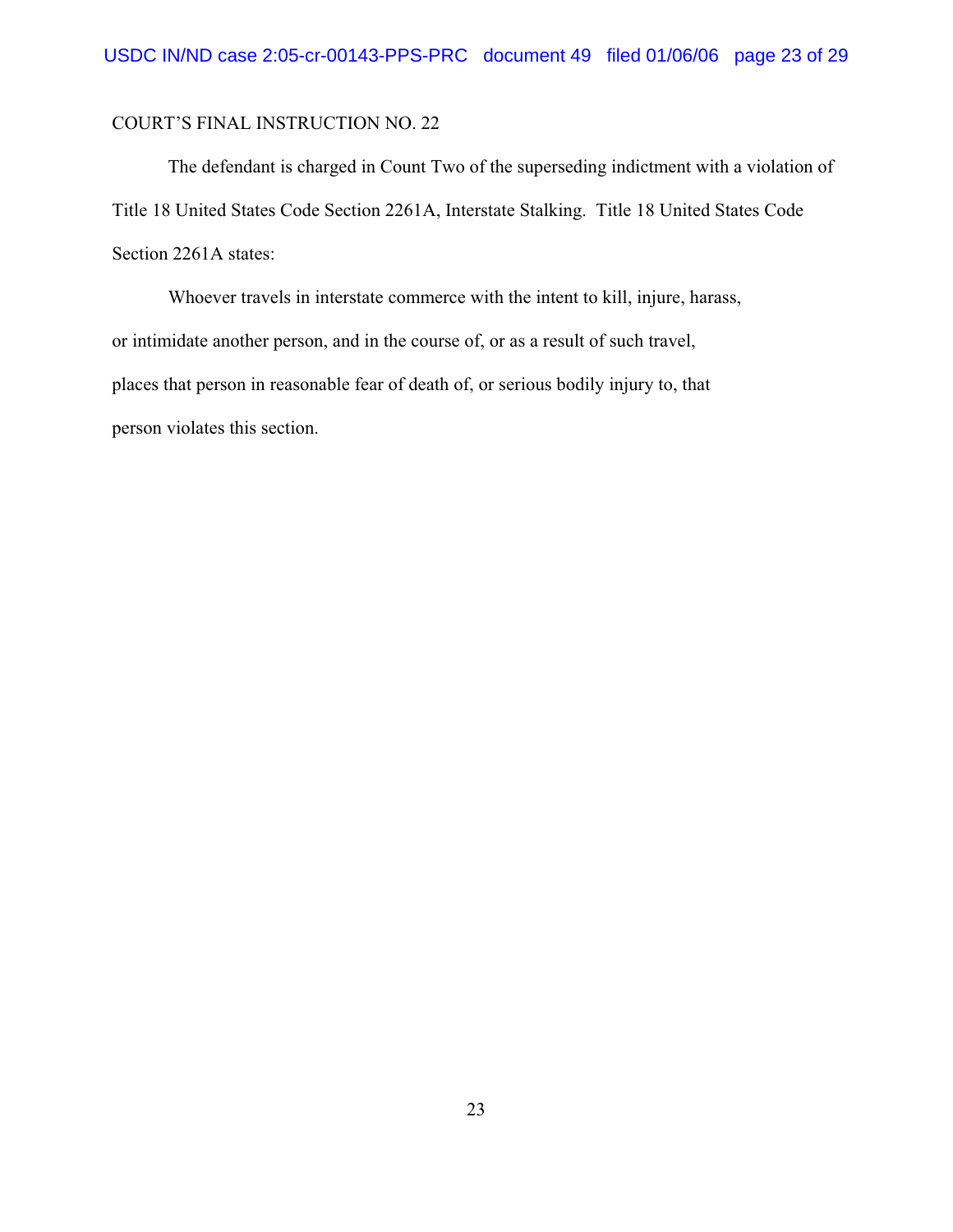The defendant is charged in Count Two of the superseding indictment with a violation of Title 18, United States Code, Section 2261A, Interstate Stalking. To sustain the charge of Interstate Stalking, the government must prove the following propositions:

First: that the defendant traveled interstate;

Second: with the intent to kill, injure, harass, or intimidate another person; and

Third: in the course of, or a result of such travel, placed that person in reasonable fear of death or serious bodily injury.

If you find from your consideration of all of the evidence that each of these propositions has been proved beyond a reasonable doubt, then you should find the defendant guilty of Count Two.

If, on the other hand, you find from your consideration of all of the evidence that any of these propositions has not been proved beyond a reasonable doubt, then you should find the defendant not guilty of Count Two.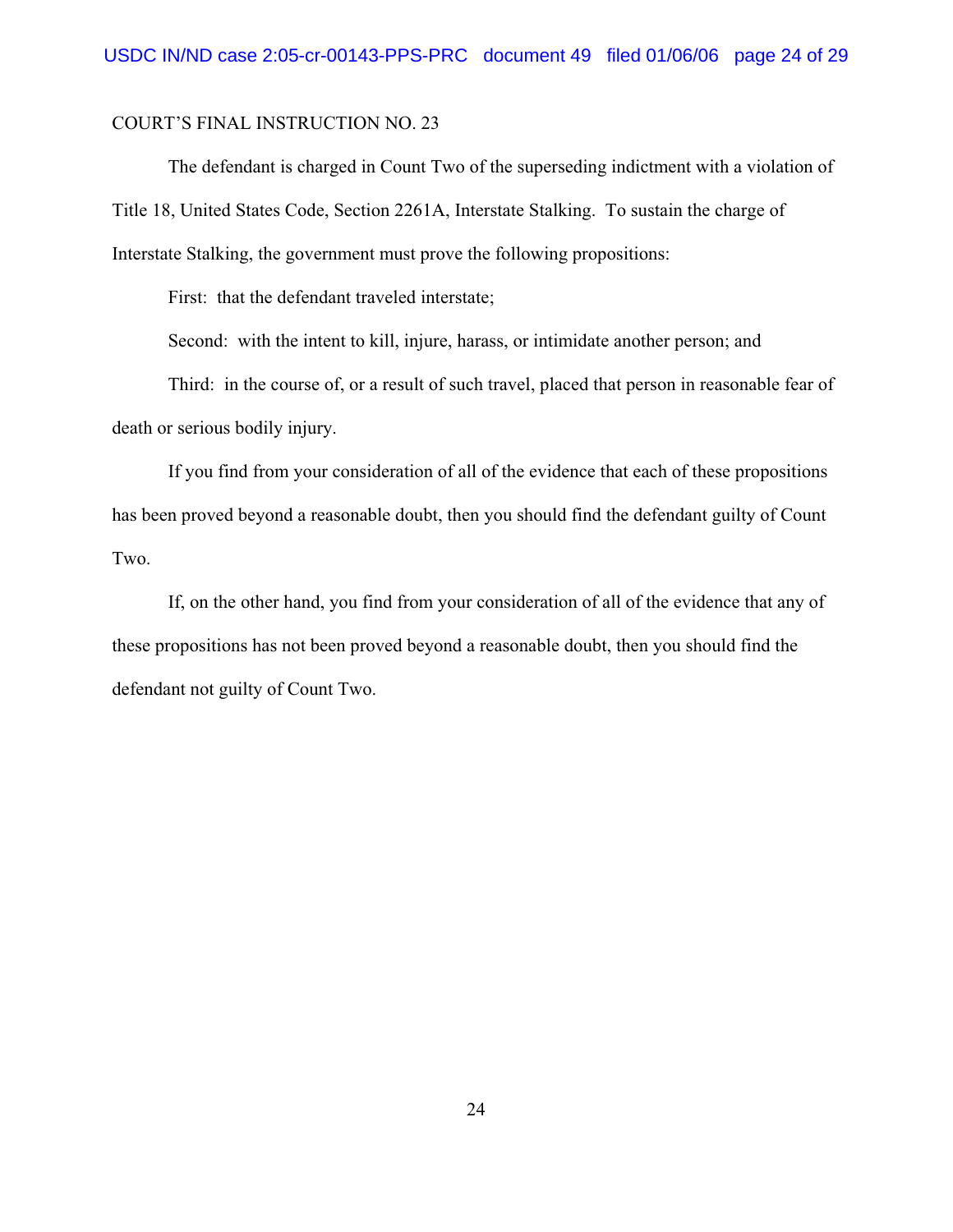The term "serious bodily injury" means bodily injury which involves –

(A) a substantial risk of death;

(B) extreme physical pain;

(C) protracted and obvious disfigurement; or

(D) protracted loss or impairment of the function of a bodily member, organ, or

mental faculty.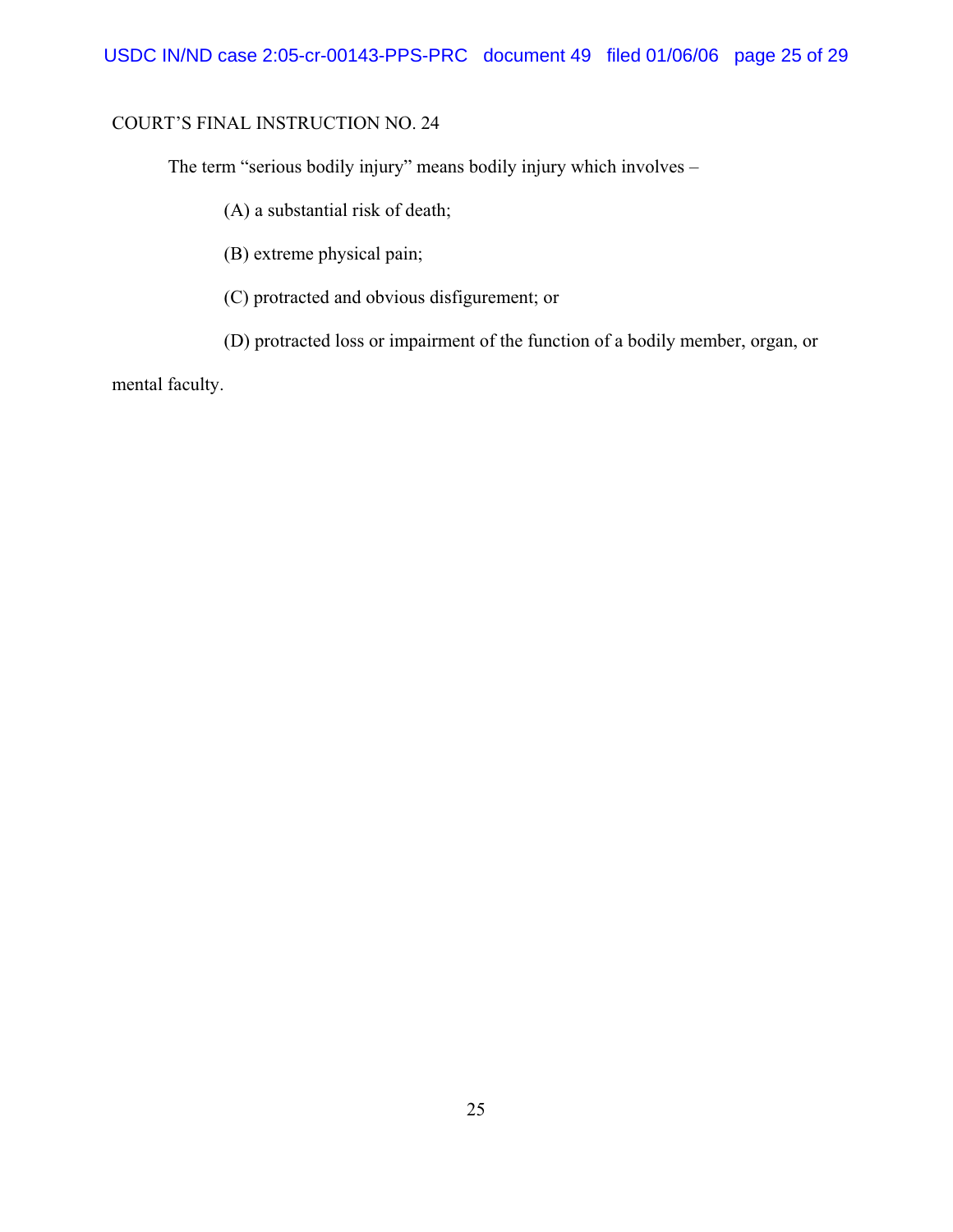The indictment charges that the offense was committed "in or about early to mid April, 2005." The government must prove that the offense happened reasonably close to that date but is

not required to prove that the alleged offense happened on an exact date.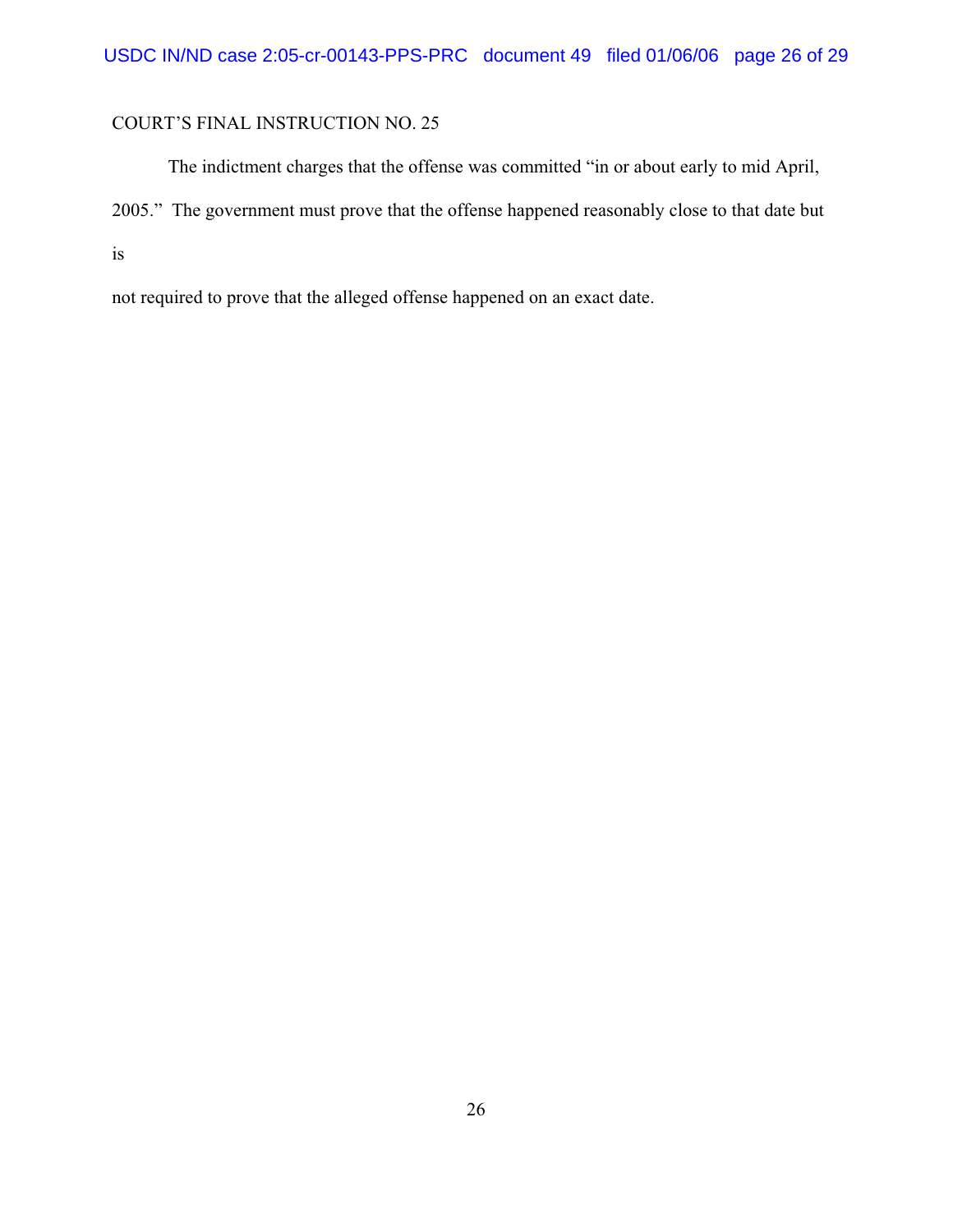Upon retiring to the jury room, select one of your number as your foreperson. The foreperson will preside over your deliberations and will be your representative here in court.

Forms of verdict have been prepared for you.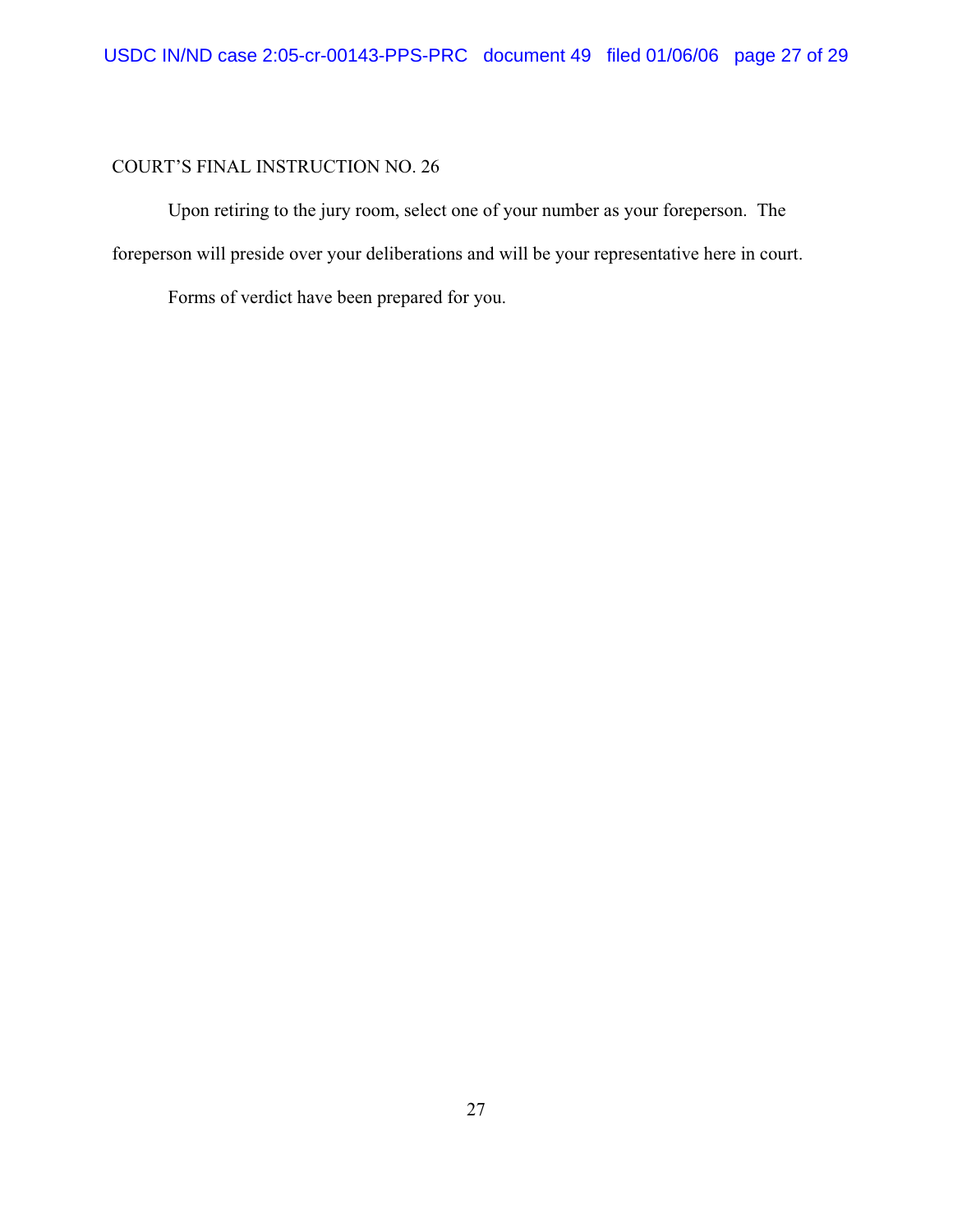I do not anticipate that you will need to communicate with me. If you do, however, the only proper way is in writing, signed by the foreperson, or if he or she is unwilling to do so, by some other juror, and given to the marshal.